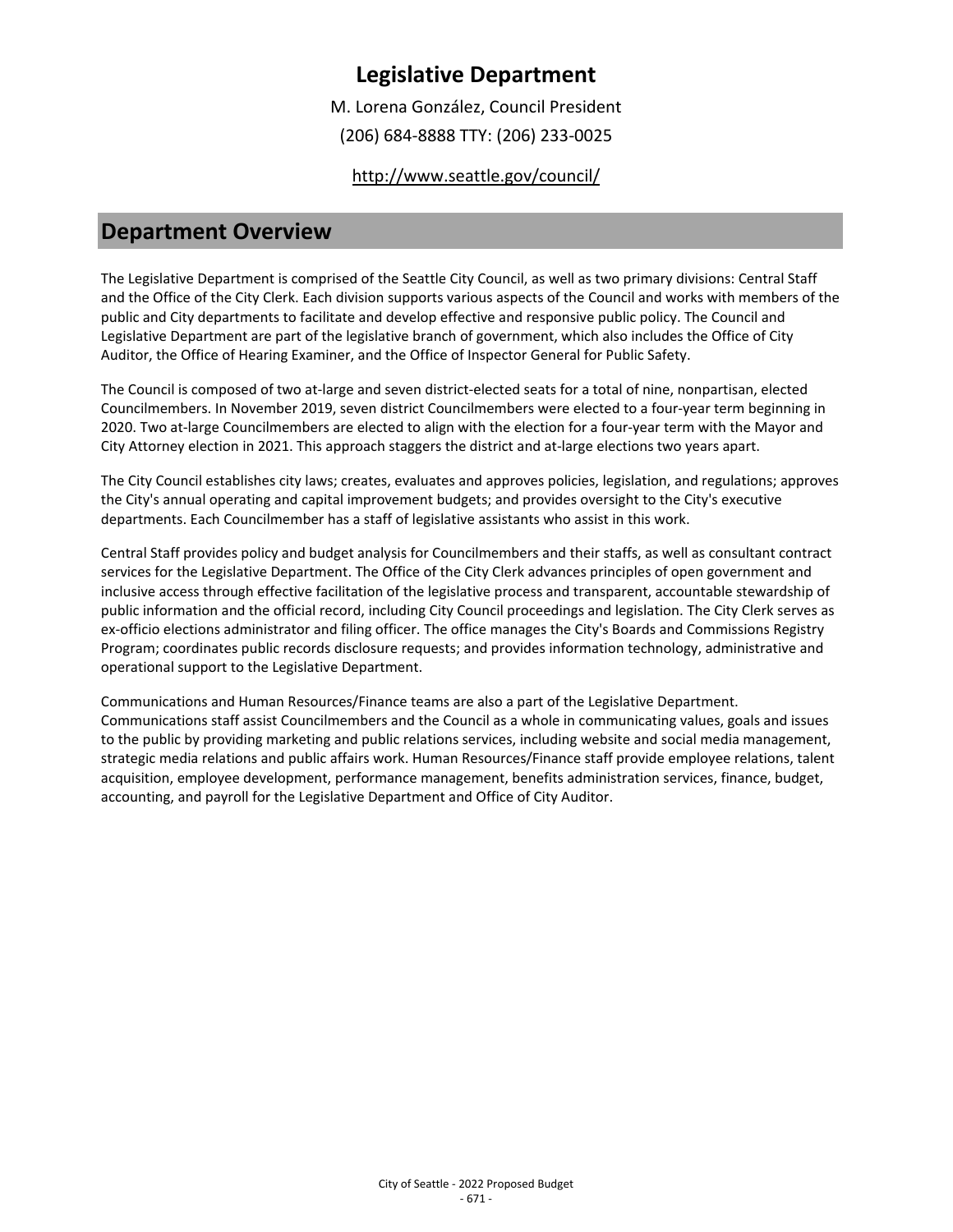| <b>Budget Snapshot</b>       |                             |                        |                 |                         |  |
|------------------------------|-----------------------------|------------------------|-----------------|-------------------------|--|
|                              |                             | 2020<br><b>Actuals</b> | 2021<br>Adopted | 2022<br><b>Proposed</b> |  |
| <b>Department Support</b>    |                             |                        |                 |                         |  |
| General Fund Support         |                             | 18,559,193             | 18,441,784      | 19,060,165              |  |
|                              | <b>Total Operations</b>     | 18,559,193             | 18,441,784      | 19,060,165              |  |
|                              | <b>Total Appropriations</b> | 18,559,193             | 18,441,784      | 19,060,165              |  |
| Full-Time Equivalents Total* |                             | 100.50                 | 100.50          | 100.50                  |  |

*\* FTE totals are provided for informational purposes only. Changes in FTEs resulting from City Council or Human Resources Director actions outside of the budget process may not be detailed here*

# **Budget Overview**

The 2022 Proposed Budget includes technical adjustments to bring the department's baseline budget into alignment with internal service cost changes and the removal of one-time items added in prior year budgets. In addition, the proposed budget restores General Fund that had been cut following COVID-19 related revenue losses in 2020 and 2021; this funding will support ongoing personnel and operating expenses.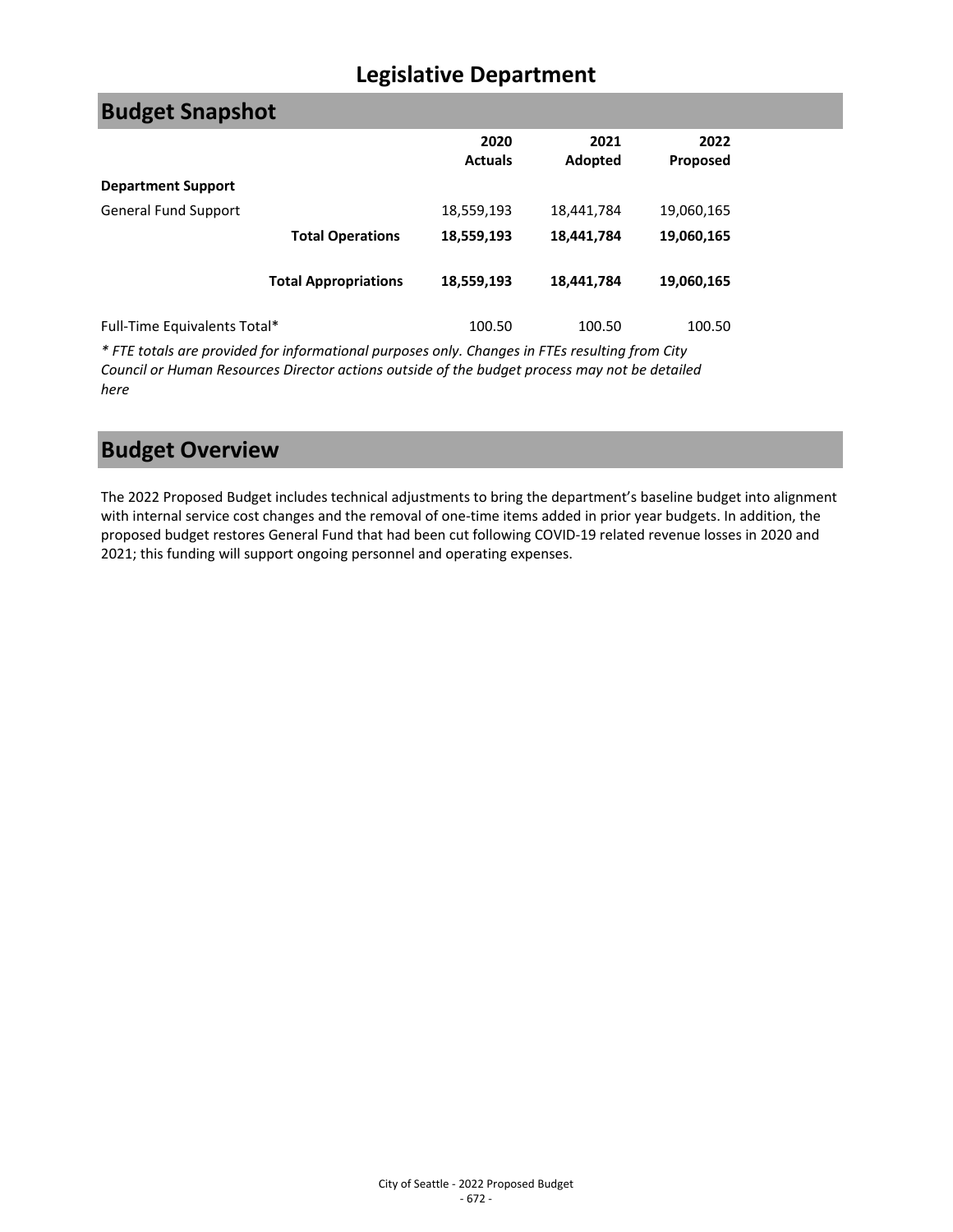## **Incremental Budget Changes**

### **Legislative Department**

|                                                | <b>Dollars</b> | <b>FTE</b> |
|------------------------------------------------|----------------|------------|
| 2021 Adopted Budget                            | 18,441,784     | 100.50     |
|                                                |                |            |
| <b>Baseline</b>                                |                |            |
| Citywide Adjustments for Standard Cost Changes | 328,381        |            |
| One-Time Items                                 | (210,000)      |            |
| <b>Proposed Operating</b>                      |                |            |
| <b>Restore General Fund</b>                    | 500,000        |            |
| <b>Total Incremental Changes</b>               | \$618,381      |            |
| <b>Total 2022 Proposed Budget</b>              | \$19,060,165   | 100.50     |

## **Description of Incremental Budget Changes**

|                                                       | <b>Baseline</b>                                                                                                                                                                    |
|-------------------------------------------------------|------------------------------------------------------------------------------------------------------------------------------------------------------------------------------------|
| <b>Citywide Adjustments for Standard Cost Changes</b> |                                                                                                                                                                                    |
| Expenditures                                          | \$328.381                                                                                                                                                                          |
|                                                       | Citywide technical adjustments made in the baseline phase reflect changes to internal so<br>from the Department of Einance 8, Administrative Convices, Coattle Information Technol |

ervices costs, including rates from the Department of Finance & Administrative Services, Seattle Information Technology Department, Seattle Department of Human Resources, and for Judgement and Claims, healthcare, retirement and industrial insurance charges for the department. These adjustments reflect initial assumptions about these costs and inflators early in the budget process.

### **One-Time Items**

 $Expenditures$   $\zeta(210,000)$ 

This item includes budget adjustments for one-time changes in the 2021 Adopted Budget including:

• (\$60,000) added to supplement funding for a King County survey on human service wage inequities; and

• (\$150,000) to fund a Transportation Impact Fee Study.

### **Proposed Operating**

### **Restore General Fund**

Expenditures \$500,000

This item restores \$500,000 of General Fund reductions that were taken in the 2021 Adopted Budget due to COVID-19 related revenue losses.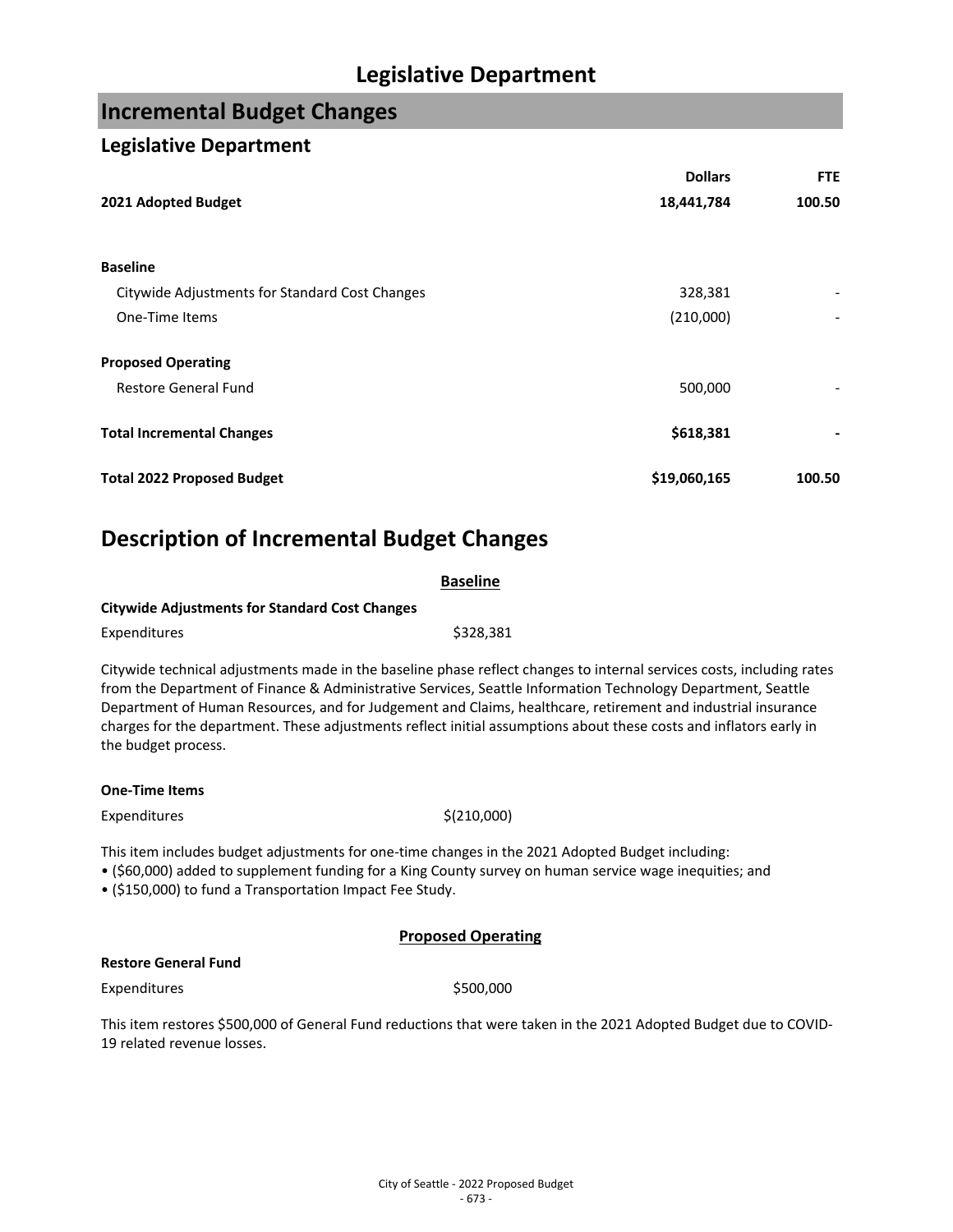| <b>Expenditure Overview</b>                       |                |            |                 |
|---------------------------------------------------|----------------|------------|-----------------|
|                                                   | 2020           | 2021       | 2022            |
| <b>Appropriations</b>                             | <b>Actuals</b> | Adopted    | <b>Proposed</b> |
| LEG - BO-LG-G1000 - Legislative Department        |                |            |                 |
| 00100 - General Fund                              | 14,479,238     | 13,745,550 | 14,114,678      |
| Total for BSL: BO-LG-G1000                        | 14,479,238     | 13,745,550 | 14,114,678      |
| LEG - BO-LG-G2000 - Leadership and Administration |                |            |                 |
| 00100 - General Fund                              | 4,079,955      | 4,696,234  | 4,945,487       |
| Total for BSL: BO-LG-G2000                        | 4,079,955      | 4,696,234  | 4,945,487       |
| <b>Department Total</b>                           | 18,559,193     | 18,441,784 | 19,060,165      |
| Department Full-Time Equivalents Total*           | 100.50         | 100.50     | 100.50          |

*\* FTE totals are provided for informational purposes only. Changes in FTEs resulting from City Council or Human Resources Director actions outside of the budget process may not be detailed here*

# **Budget Summary by Fund Legislative Department**

|                              | 2020<br><b>Actuals</b> | 2021<br>Adopted | 2022<br>Proposed |
|------------------------------|------------------------|-----------------|------------------|
| 00100 - General Fund         | 18,559,193             | 18,441,784      | 19,060,165       |
| <b>Budget Totals for LEG</b> | 18,559,193             | 18,441,784      | 19,060,165       |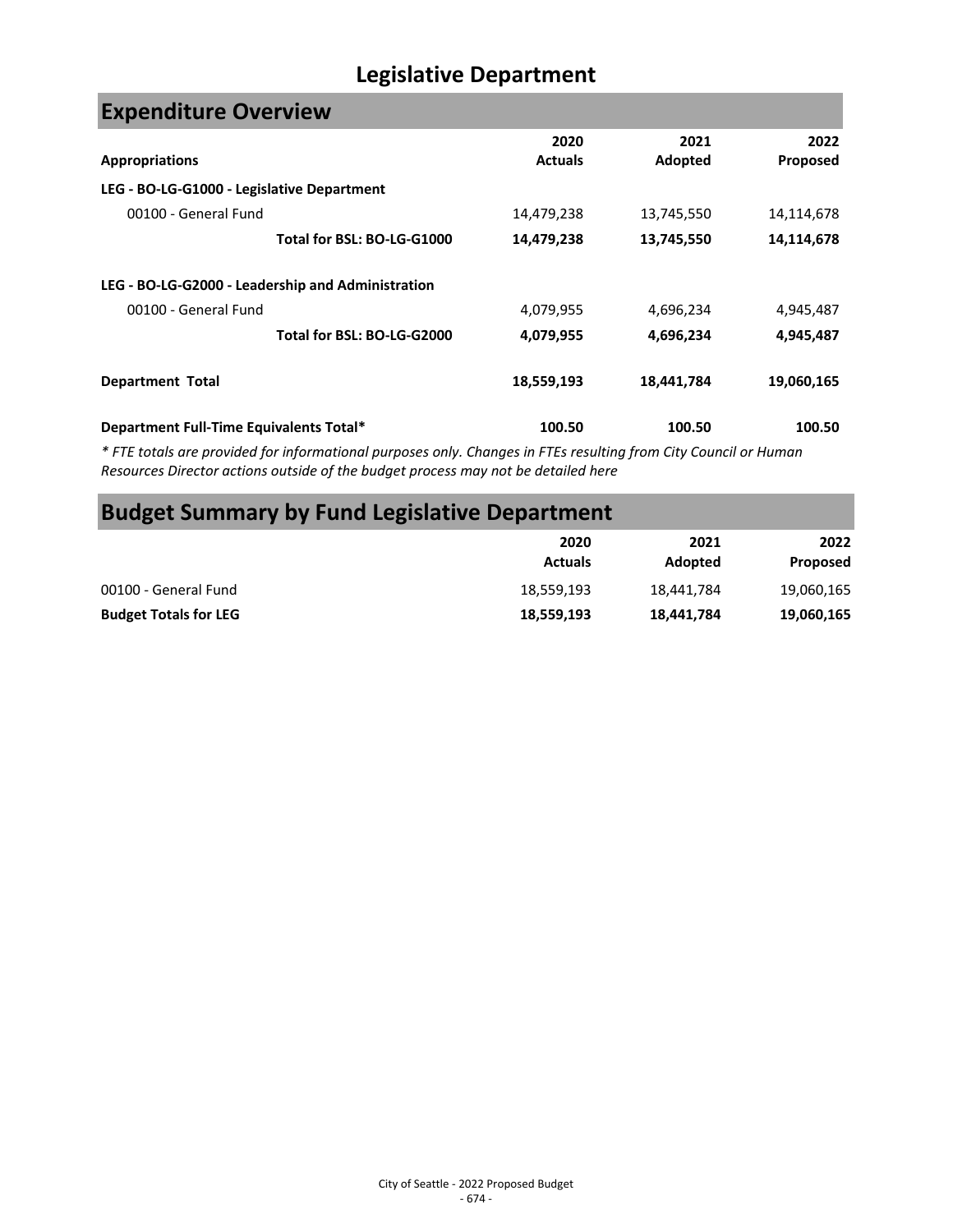## **Appropriations by Budget Summary Level and Program**

### **LEG - BO-LG-G1000 - Legislative Department**

The purpose of the Legislative Department Budget Summary Level is to set policy, enact City laws, approve the City's budget, provide oversight of City departments, and support the mission of the Council.

| <b>Program Expenditures</b>  | 2020<br><b>Actuals</b> | 2021<br>Adopted | 2022<br>Proposed |
|------------------------------|------------------------|-----------------|------------------|
| <b>Central Staff</b>         | 3,365,180              | 3,560,685       | 3,577,027        |
| City Clerk                   | 4,010,941              | 3,821,245       | 3,845,327        |
| City Council                 | 7,103,118              | 6,363,620       | 6,692,324        |
| <b>Total</b>                 | 14,479,238             | 13,745,550      | 14,114,678       |
| Full-time Equivalents Total* | 95.50                  | 95.50           | 95.50            |

*\*FTE totals are provided for informational purposes only. Changes in FTEs resulting from City Council or Human Resources Director actions outside of the budget process may not be detailed here*

*The following information summarizes the programs in Legislative Department Budget Summary Level:*

### **Central Staff**

The purpose of the Central Staff Program is to provide high-quality, objective research and analysis to the Council and its individual members on a variety of policy and budget issues, as well as consultant contract services for the Legislative department.

|                                    | 2020           | 2021      | 2022      |
|------------------------------------|----------------|-----------|-----------|
| Expenditures/FTE                   | <b>Actuals</b> | Adopted   | Proposed  |
| <b>Central Staff</b>               | 3.365.180      | 3.560.685 | 3.577.027 |
| <b>Full Time Equivalents Total</b> | 19.00          | 19.00     | 19.00     |

### **City Clerk**

The purpose of the City Clerk Program is to support and facilitate the City's legislative process in compliance with the Open Public Meetings Act; manage the City's Records Management Program and ensure public access to the City's records; preserve the City's official and historical records in compliance with the Public Records Acts; manage the City's Boards and Commissions Registry; serve as the City's ex officio elections officer; and provide information technology, administrative and operational support to the Legislative Department.

|                                    | 2020           | 2021      | 2022      |
|------------------------------------|----------------|-----------|-----------|
| Expenditures/FTE                   | <b>Actuals</b> | Adopted   | Proposed  |
| City Clerk                         | 4.010.941      | 3.821.245 | 3.845.327 |
| <b>Full Time Equivalents Total</b> | 27.50          | 27.50     | 27.50     |

#### **City Council**